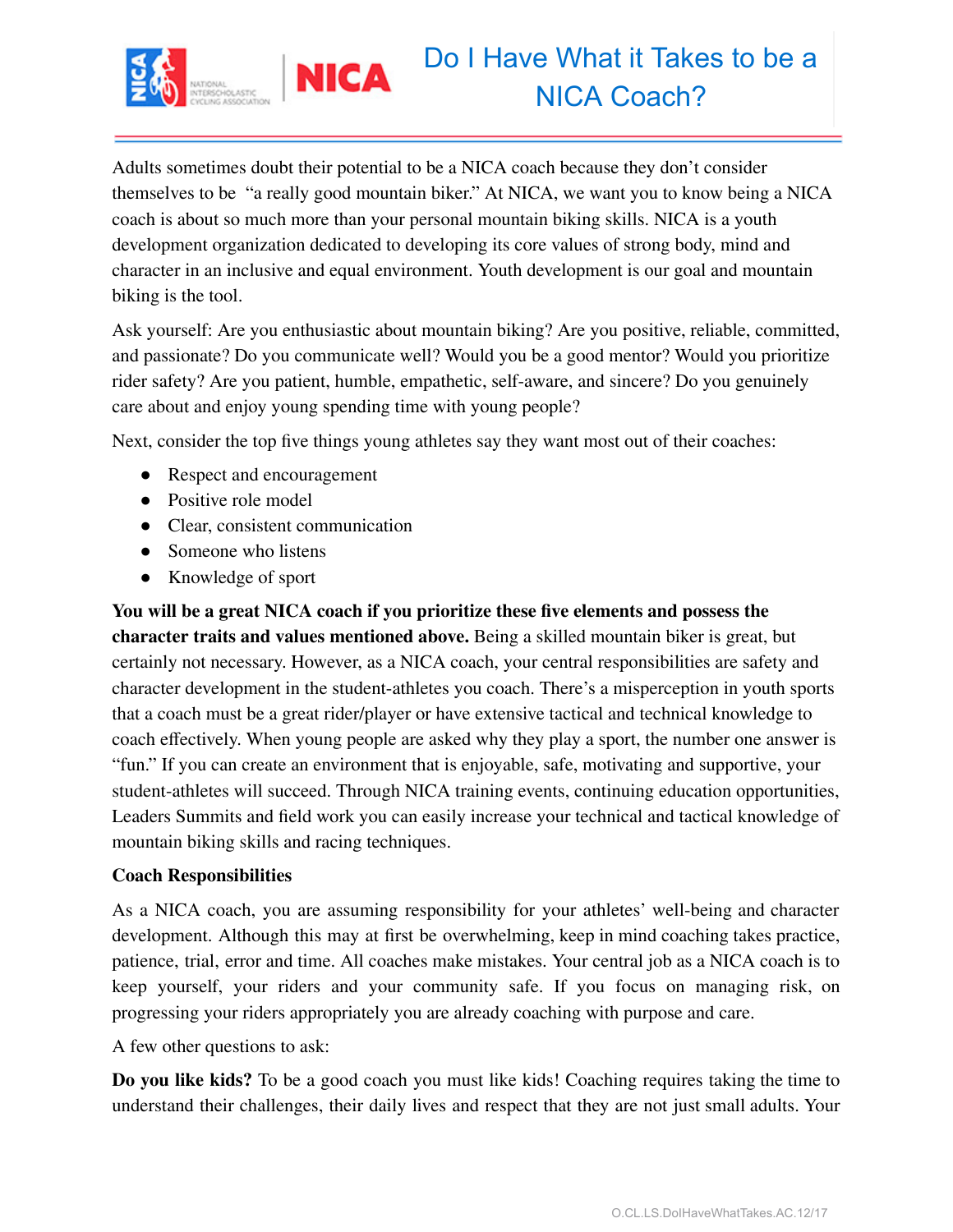

primary motivator for coaching should be to help young people grow, mature and develop into successful, well rounded and respectful adults. This requires communication and curiosity about who your riders are as people.

**Can you coach for the right reasons**? Successful coaches practice athlete-centered coaching. This does not mean always doing what your athletes want. It means always having their best interests as your priority. If you coach to boost your own ego or to always be in control, your athletes will not trust you. If you are coaching to prioritize your own racing or fitness goals, you will be unable to truly put your athletes needs first. If you cannot put your athletes needs first, you can't be a good coach.

Stay focused on teaching your riders proper values such as discipline, hard work, overcoming fear, rising to challenges, taking pride in themselves, their teammates, their bikes, goal setting and self respect.

**Can you prioritize safety and risk management?** A coach assumes the responsibility of doing everything possible to ensure the riders on his or her team will have safe, enjoyable experiences. Teach your riders and fellow coaches how to inspect their equipment before each ride and make sure each rider has the proper equipment and clothes. Teach riders to always ride with a riding style of respect. Set a high standard and don't let riders develop unsafe habits. Make sure that you and all volunteers have emergency medical information for each rider during every practice. Always be prepared. NICA's Risk [Management](http://www.nationalmtb.org/webinar-series/) webinars will give you the information needed to prioritize safety and risk management.

**Can you be a role model, leader, and mentor?** Sometimes, the hardest part of being a coach is saying "no." It's understanding you are a coach, not a friend. You most certainly should be friendly! But, know this distinction. Don't be like your athletes. Don't copy their language, behavior or body language. You are the adult and they are looking to you for reliability, consistency and boundaries. Act, dress, speak and ride the way you would like your riders to ride. Model good behavior.

**Can you be organized?** Head coaches need concrete, workable plans for individual practices and the overall season. Head Coaches should determine what the team should accomplish every practice. Assistants and ride leaders must understand the plan to help execute. Coaches should collaborate to create a team culture that respects and promotes organized practices and races.

**Can you be enthusiastic**? The thought of working with your riders should motivate you and get you excited about what they are accomplishing. Enthusiasm is critical to coaching young people.

**Do you know how young people define fun?** The number one reason kids drop out of sports is because it wasn't fun. Remember this as you design your practices and interact with your team and fellow coaches. Don't assume you know what fun is! Depending on their age, kids identify "fun" in over 80 ways. Fun is not just goofing off. Kids like to learn. They cherish the feeling of improvement. They like to see and feel progress. They are also in organized sports to socialize, to